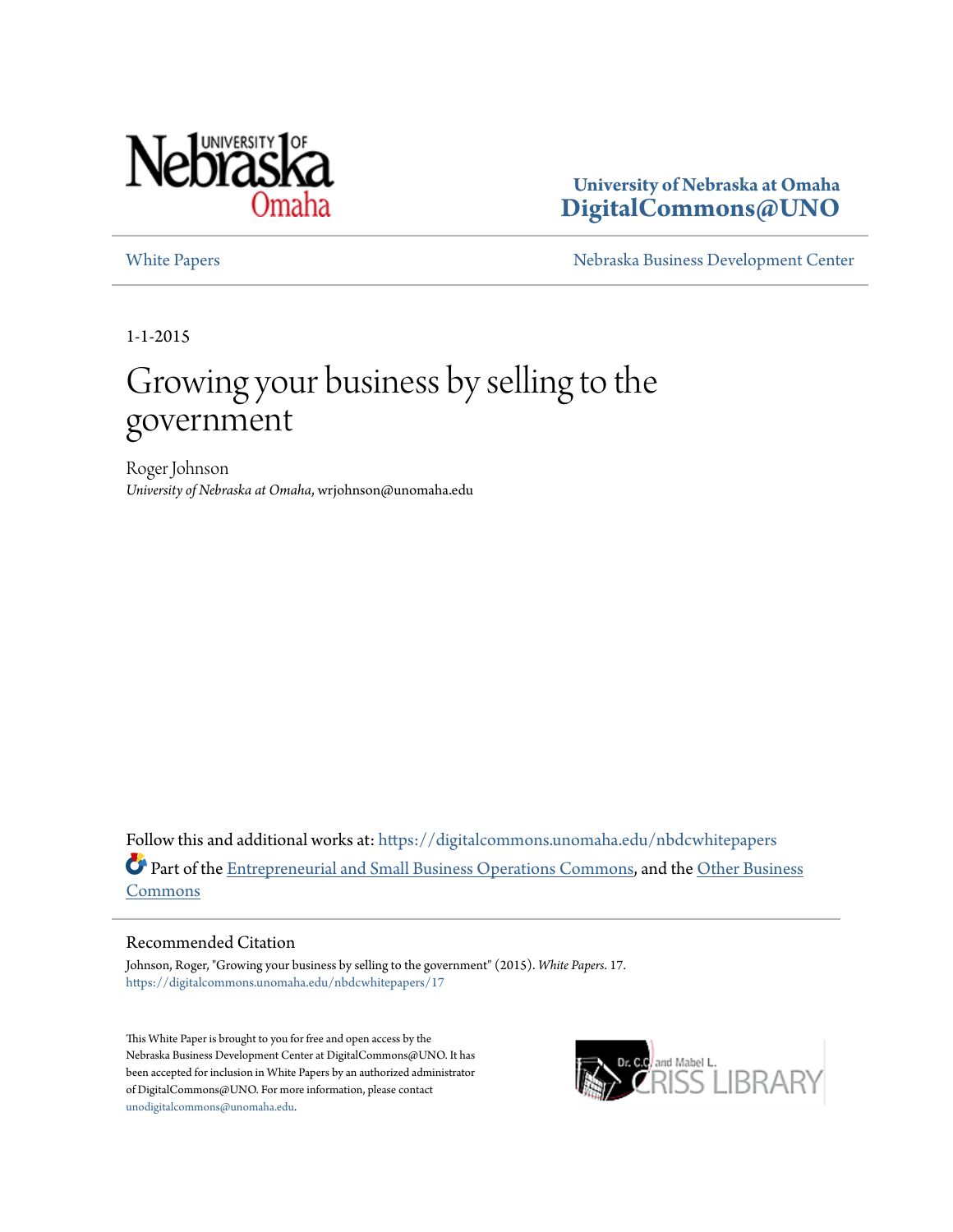

## **Growing your business by selling to the government**

re you looking for new markets for your<br>
small business? Consider expanding<br>
sales opportunities through govern-<br>
ment contracting. Federal agencies<br>
have goals to award contracts to small businesses small business? Consider expanding sales opportunities through government contracting. Federal agencies and other social-economic groups. State, county, city, town and village government agencies are also potential markets for commercial business to sell their products and services. Sometimes it is easier to get started in smaller government markets before entering the Federal marketplace. If you're already selling to some government agencies, perhaps you can expand to sell to others.

#### *Twenty-three percent of all prime contracts are set aside for small business. This has resulted in more than \$83 billion dollars of revenue for small businesses.*

#### A lot of opportunity for small businesses

Twenty-three percent of all prime contracts are set aside for small business. This has resulted in more than \$83 billion dollars of revenue for small businesses. All contracts

### Making the process less daunting

The Federal government knows that small businesses bring value to their procurement but they may need technical assistance to navigate some of the rules and regulations required for bidding, completing work, and getting paid. This can be daunting, especially for a small business without excess staff to devote to the task. Therefore, the Defense Logistics Agency funds the Procurement Technical Assistance Centers (PTAC) program across the country to provide basic government contracting consulting at no charge to the business owner. In Nebraska, the program is part of the services offered by the Nebraska Business Development Center (NBDC).

between purchase card threshold and \$150,000 are automatically set aside for small businesses. The Federal government wants to meet these socio-economic minimum goals:

- 5% of contracts for small disadvantaged businesses (SDB)
- 5% of contracts for woman owned small businesses (WOSB)
- 3% for Historically Underutilized Business Zones (HUBZone) Certified Firms
- 3% for Service Disabled Veteran Owned (SDVO) Small Businesses
- 8(a) Certified businesses (8(a) is a business development program from the Small Business Administration which offers a broad scope of assistance to firms that are owned and controlled by socially and economically disadvantaged individuals)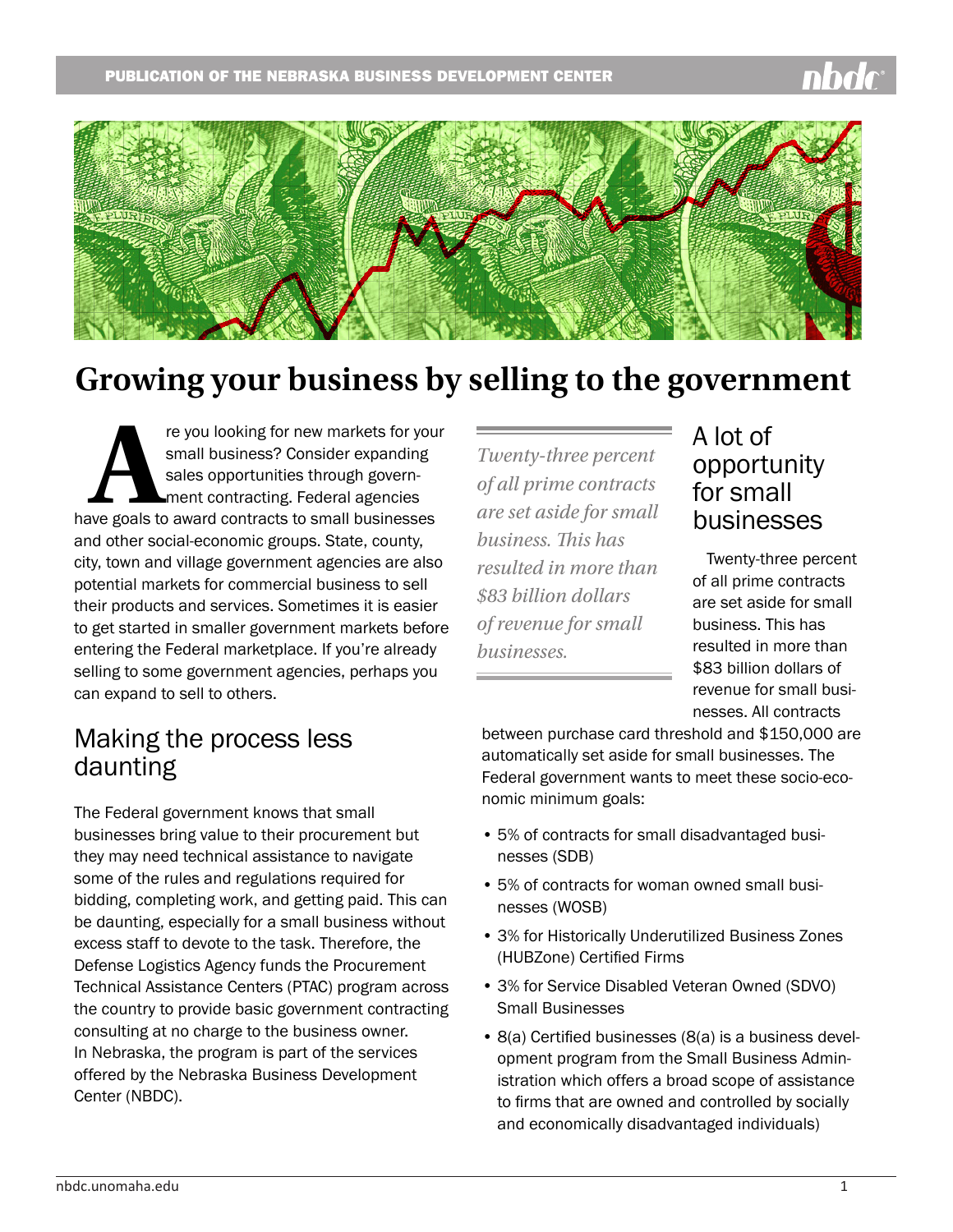• Disadvantaged Business Enterprise (DBE) is a goal for federally funded transportation work

This amounts to a lot of opportunity for small businesses to participate in the market!

### Is your business small?

Since the government sets aside some contracts for small businesses (SB), they also must have definitions for small businesses, to assure fairness. The Code of Federal Regulations (CFR) identifies that a small business is not dominant in its field of operation and qualifies as a small business concern in accordance with 13 CFR 121.201. The Small Business Administration (SBA) summarizes this information in the form of a table at [www.sba.gov/size.](http://www.sba.gov/size) For example, the construction size standard for a small business is revenue below \$33.5 million. For consulting firms, less than \$7 million in revenue qualifies as a small business. The manufacturing size standard is fewer than 500 employees to qualify as a small business.

#### Follow the clues in procurement history

*You may already know that the government buys the service or goods you sell because you see your competitors selling to the government.*

There are places to look to see exactly what was purchased in the past. Review the [FBO.](http://FBO.gov) [gov](http://FBO.gov) website to search what the government has previously purchased and what the government is currently announcing to purchase. Research the [USASpending.gov](http://USASpending.gov) and the [FPDS.gov](http://FPDS.gov) websites

to determine what government agency has bought your same product/service and what business won the contract. In addition, you can search for specific Agency Forecasts to see what the agencies are expecting to buy in the future. Knowing what agencies are planning to purchase helps you formulate a plan to get to know those program managers and sell your goods or services based upon their needs.

#### Get bidding opportunities in your email box

The Federal Business Opportunity website, [www.fbo.](http://www.fbo.gov) [gov](http://www.fbo.gov) includes a "Solicitation Search Agent" feature. You can create an ID and Password and set up the process to receive information about solicitations via email. In addition, NBDC offers "Bid Match" service free of charge to small businesses pursuing government contracts. The Bid Match program monitors a wide variety of government bid opportunities, from hundreds of different sources. The service can be customized to your business to help pinpoint government bid opportunities that are relevant to your business while eliminating those that are not. Find bids you would not otherwise know about, delivered right to your in-basket. Meet with an NBDC consultant to get Bid Match set up and targeted for your firm.

While doing your basic market research identify the agency small business specialists, buyers, and end users ([www.osdbu.gov/offices.html](http://www.osdbu.gov/offices.html)). Set up appointments to meet them and listen to their needs so you can determine how your firm can best help them. Determine the government agency procurement cycles. Research the agency website, and review the agency's procurement forecasts and budgets. One way to meet contracting specialists is to attend procurement conferences, trade shows, "meet the buyers" events, and agency openhouse events.

#### Ease into contracting with a partner

In addition to getting work directly from the Federal government, consider subcontracting with a larger firm. Small business and socio-economic goals are passed down from the federal agencies to large business prime contractors who win awards. Prime contractors must submit a "subcontracting plan" outlining the percent they will subcontract out to socio-economic groups and small businesses. Subcontracting is a good way to bring value to a prime contractor and get your feet wet in the government marketplace.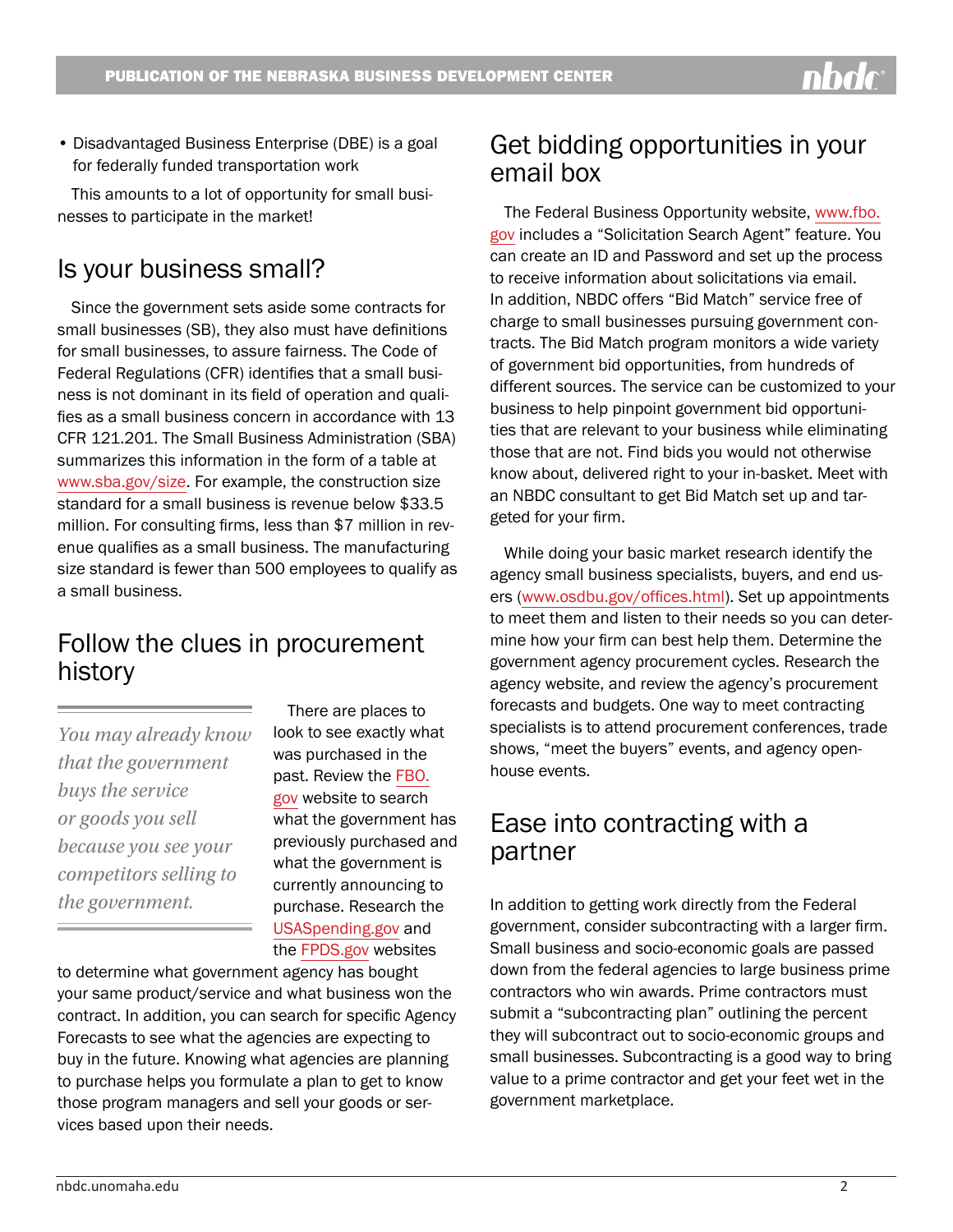#### When you're ready

Contact an NBDC consultant to introduce you to the government marketplace and help you with all the steps your firm needs to be ready to sell to the government. In addition, they will help you complete the required Federal, state, county, city, town and village government registrations. Town and village purchasing departments operate similar to city purchasing departments and require vendors to register with their agency departments for contracting opportunities. Examples are:

- City of Bellevue City Information Vendor Application [www.bellevue.net/CityInformation/BidOpportunities.](http://www.bellevue.net/CityInformation/BidOpportunities.aspx) [aspx.](http://www.bellevue.net/CityInformation/BidOpportunities.aspx)
- City of Omaha Vendor Application [www.douglascountypurchasing.org/](http://www.douglascountypurchasing.org/)
- State of Nebraska Administrative Services Materials Vendor Application [das.nebraska.gov/materiel/](http://das.nebraska.gov/materiel/)
- You must maintain an active Systems of Award [Management \(SAM\) Registration](http://www.sam.gov) (www.sam.gov) to contract with Federal government agencies. Also, complete registrations with the specific Federal government agency you intend to work with, such as the Department of Interior, or the Army Corps of Engineers, in order to gain access to their specific agency contracting opportunities.

After registration, you are ready to look for specific solicitations. The dollar value of a purchase influences the way in which it will be procured by the Federal agencies. There are micro purchases, simplified acquisition purchases, and formal or large contract solicitations.

*Micro Purchases* are not advertised, are less than \$3,000, and are often made and procured with a government purchase card. It's not usually a problem in this day and age, but be sure your business is prepared to accept credit card purchases.

*Simplified Acquisition Purchases* are normally not advertised, but sometimes are posted locally, and require an oral response or a Request for Quotation (RFQ). These purchases are normally reserved for Small Businesses and are less than \$3,000 but are no more than \$25,000. Simplified Acquisition Purchases that

are greater than \$25,000 and less than \$150,000 are advertised on the Federal Business Opportunities (FBO) website.

*NBDC government contracting consultants can help you with all the steps to get your firm ready to sell to the government.* 

#### *Formal/Large Contract*

solicitations must be posted on the FBO Website, [www.fbo.](http://www.fbo.gov) [gov](http://www.fbo.gov) as an Invitation for Bid (IFB) or Request for Proposal (RFP). If the purchase threshold is greater than \$150,000 and can be announced as a Set-Aside, and it is greater than or equal to one of these capable Business Types: 8(a) or HUBZone or Small Disad-

vantaged Veteran Owned Small Business (SDVOSB) or VOSB or total SB, then the Contractor will submit offers at a fair market price.

#### A capability statement highlights core competencies of your business

Determining the market for your goods or services and your size standard helps you as you develop a marketing strategy. Create a "Capability Statement" of your business to share with your government market. The capability statement is a specialized one-page marketing statement which contains specific items of interest to government procurement officials. It includes your core competencies, past performance, differentiators, corporate data, and contact information.

Core competencies are the essence of your firm's abilities, succinctly stated. Past performance contains examples of similar work you've successfully performed for other customers. Differentiators provide information about the value you provide which the agency desires. For corporate data, include the size and socio-economic status of your firm and geographic area served as well as codes: Dun & Bradstreet number (DUNS), Commercial and Government Entity (CAGE), North America Industrial Classification System (NAICS), etc.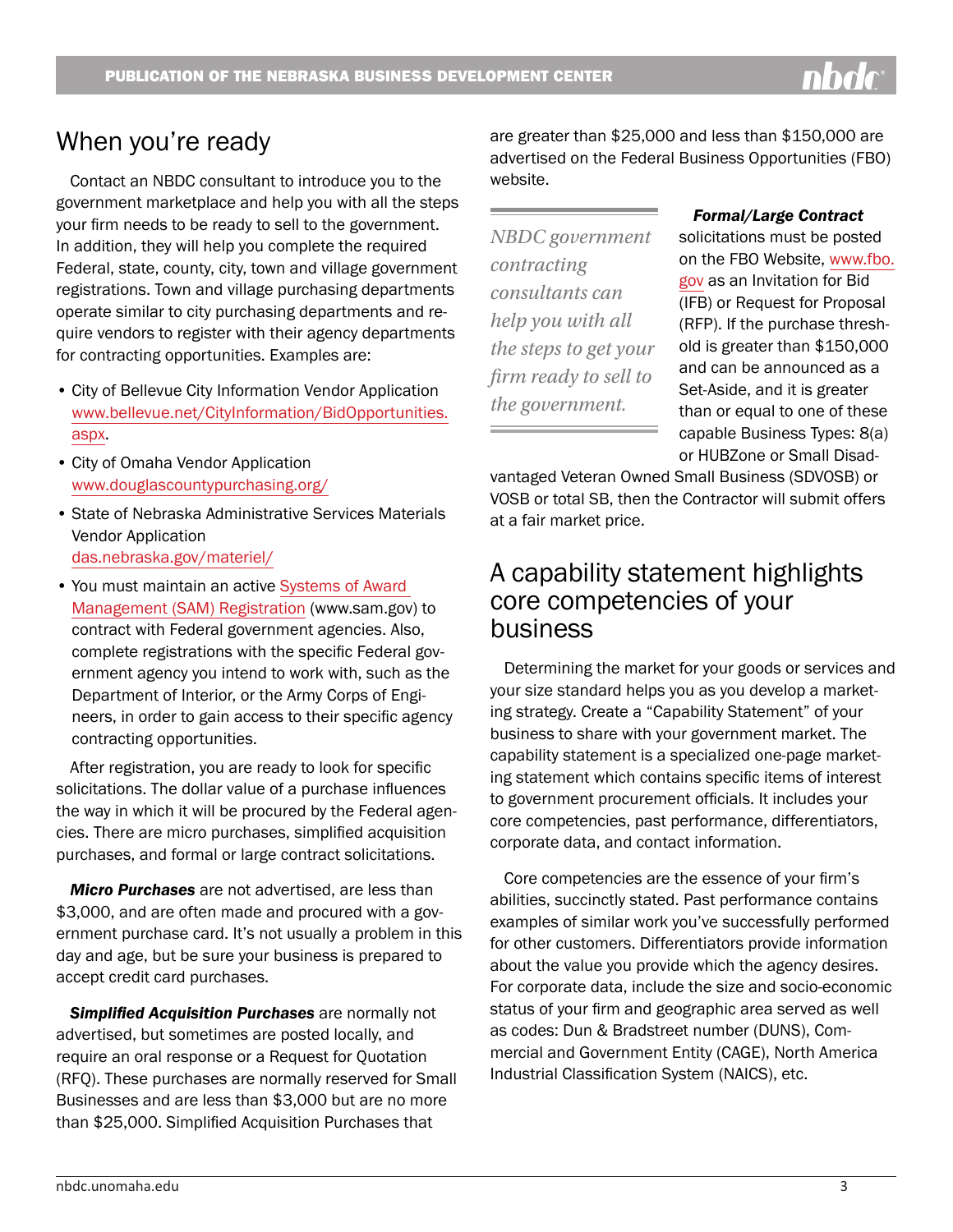



#### About the author

Roger Johnson, CCAS, CVC, is a Certified Contracting Assistance Specialist, Johnson helps Nebraska businesses navigate the government registration process and become authorized contractors. He is an organizational member of the Association of Procurement Technical Assis-

tance Centers and a Certified Verification Counselor through the U.S. Department of Veterans Affairs.



#### About the Nebraska Business Development Center

NBDC is a cooperative program of the U.S. Small Business Administration (SBA) and the College of Business Administration at the University of Nebraska at Omaha (UNO). NBDC partners with the University of Nebraska at Kearney, Southeast Community College, Wayne State College, Mid-Plains Community College and Chadron State College to provide consulting and business support services from offices in Omaha, Lincoln, Kearney, Grand Island, North Platte, Wayne, Auburn, Scottsbluff and Chadron. Learn more about NBDC at [nbdc.unoma](http://nbdc.unomaha.edu)[ha.edu](http://nbdc.unomaha.edu)

#### About NBDC procurement technical assistance

NBDC government contracting consultants can help you get registered to do business with the government, locate market research, get connected to Bid Match, prepare accurate and confidential bids, create a capability statement for your firm, and more. Consultants are certified government procurement specialists. Find contact information at [nbdc.unomaha.](http://www.nbdc.unomaha.edu/government-contracting) [edu/government-contractin](http://www.nbdc.unomaha.edu/government-contracting)g/consultants.cfm

© 2015 Nebraska Business Development Center Permission is given for reproduction of this whitepaper in whole or in part, provided that the copyright notice is preserved and that the author and the Nebraska Business Development Center are acknowledged